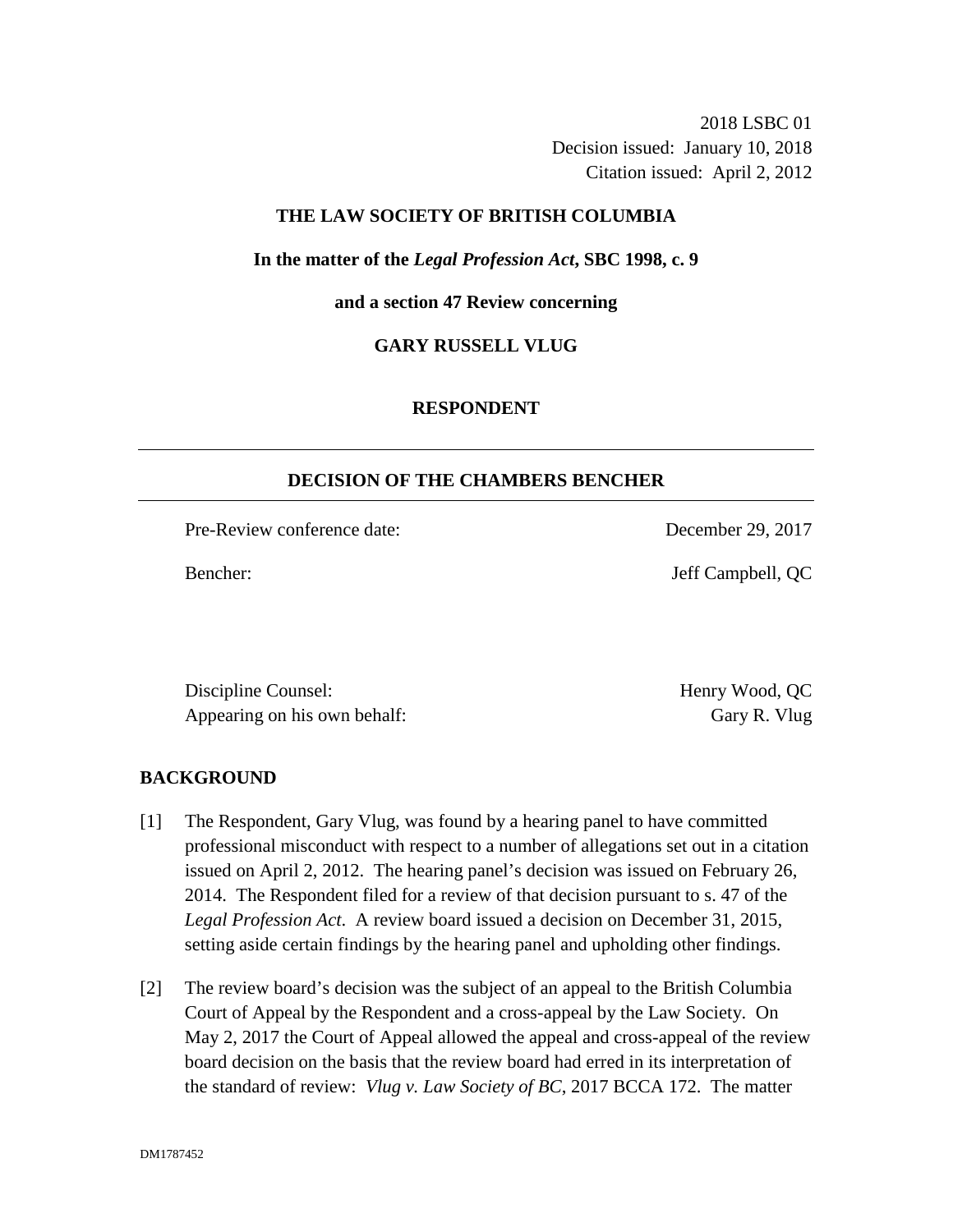was remitted for a new s. 47 review hearing. The re-hearing of the s. 47 review is currently scheduled to proceed on February 22 and 23, 2018.

- [3] A pre-review conference was held by teleconference on December 29, 2017, pursuant to Rule 5-25 of the Law Society Rules. This was the second pre-review conference in this matter. At the first pre-review conference on September 19, 2017, the Respondent advised that he intends to bring an application to admit fresh evidence at the review hearing. It was ordered that the parties exchange materials related to the fresh evidence application by certain dates.
- [4] The Respondent subsequently filed the application to admit fresh evidence. The Respondent's application material consists of a Notice of Application with written submissions and attachments. In particular, the Respondent seeks to have admitted as fresh evidence a "Response to the Notice to Admit" that he had provided to Law Society counsel in May of 2013, prior to the discipline hearing in this matter.
- [5] As I understand it, the Respondent seeks to have this document admitted as fresh evidence as it relates to a transcript of the Court of Appeal proceedings that are relevant to certain allegations in the citation. The Respondent takes the position that the transcript of the court proceedings does not accurately reflect what occurred. He wishes to have his "Response to the Notice to Admit" admitted at the s. 47 review as it sets out his position that the transcript from the Court of Appeal proceedings is "not an admission of it being a complete record of what was done and said that day". He submits that the effect of this document was to create an agreement with the Law Society that the transcript of the court proceedings was incomplete, and that the Law Society is accordingly precluded from submitting that the transcript is a complete and accurate record.
- [6] In response to the fresh evidence application, the Law Society has filed materials consisting of a written argument and an affidavit of Law Society counsel who conducted the discipline hearing. Counsel for the Law Society opposes the Respondent's application on the basis that it does not meet the criteria for the admission of fresh evidence.

# **POSITION OF THE PARTIES**

[7] At the December 29, 2017 pre-review conference, the Respondent raised an objection to the Law Society filing an affidavit in this motion. The Respondent seeks to cross-examine the affiant and also seeks to file further material in response to the Law Society's material. The Respondent has submitted that the further material (which has not yet been described) would only be produced after cross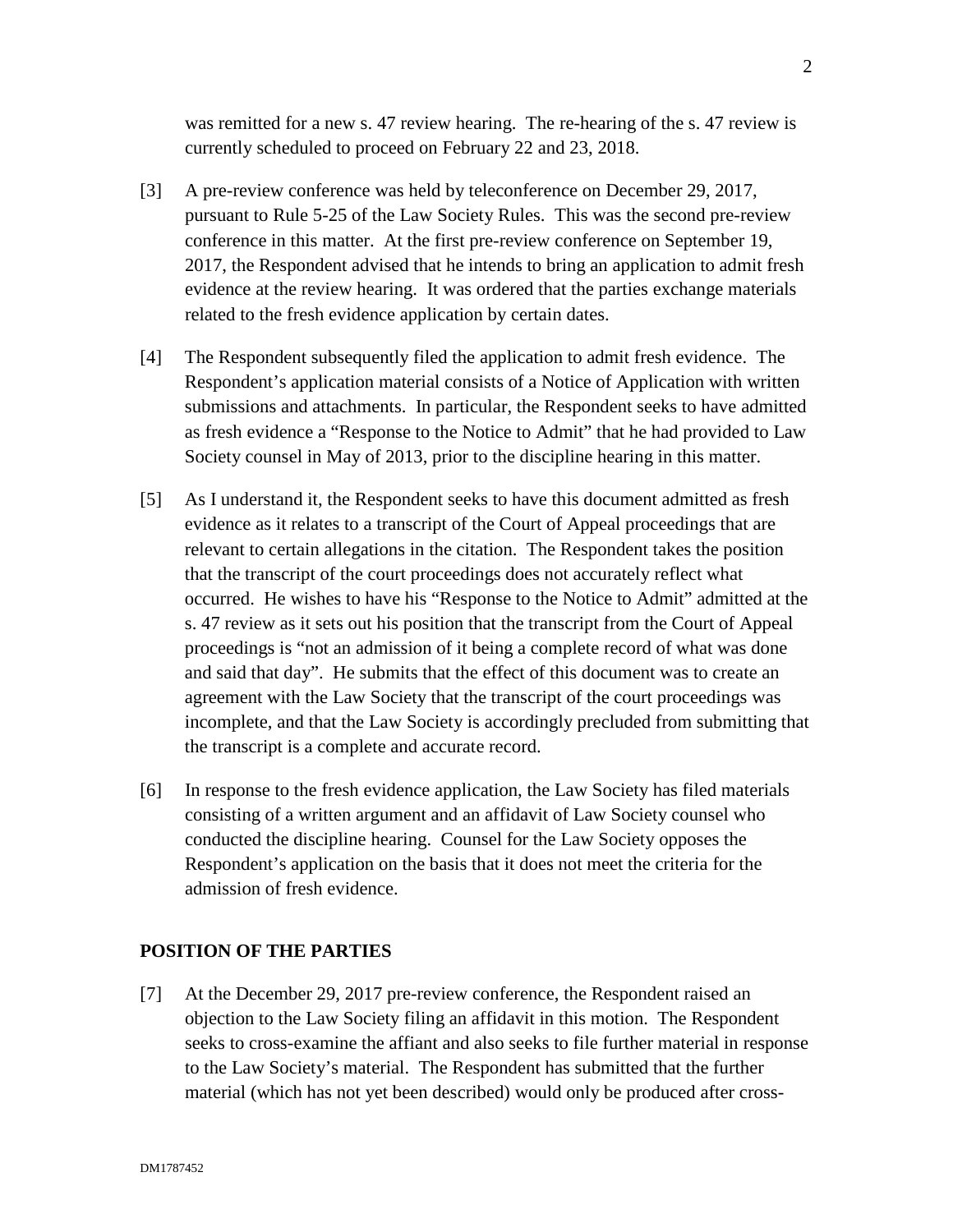examination of the affiant. Counsel for the Law Society is not opposed to the Respondent filing further material prior to the review hearing, but is opposed to the cross-examination of the affiant.

## **ANALYSIS**

- [8] Under Rule 5-25(8) of the Law Society Rules, the following matters may be considered at a pre-review conference:
	- (a) the simplification of the issues,
	- (b) any issues concerning the record to be reviewed,
	- (c) the possibility of agreement on any issues in the review,
	- (d) the exchange of written arguments or outlines of argument and of authorities,
	- (e) the possibility that privilege or confidentiality might require that all or part of the hearing be closed to the public or that exhibits and other evidence be excluded from public access,
	- (f) setting a date for the review, and
	- (g) any other matters that may aid in the disposition of the review.
- [9] Pursuant to Rule 5-25(9), the Bencher presiding at a pre-review conference may:
	- (a) adjourn the conference or the hearing of the review generally or to a specified date, time and place,
	- (b) order the exchange of written arguments or outlines of argument and of authorities, and set deadlines for that exchange,
	- (c) set a date for the review, subject to Rule 5-24.1(3), and
	- (d) make any order or allow or dismiss any application consistent with this part.
- [10] Rule 5-25(8) provides broad authority for a Bencher to resolve procedural matters to aid in the efficient resolution of s. 47 reviews. It provides a forum for the parties to focus the issues to be determined at the review hearing, including the materials to be considered by the Review Board.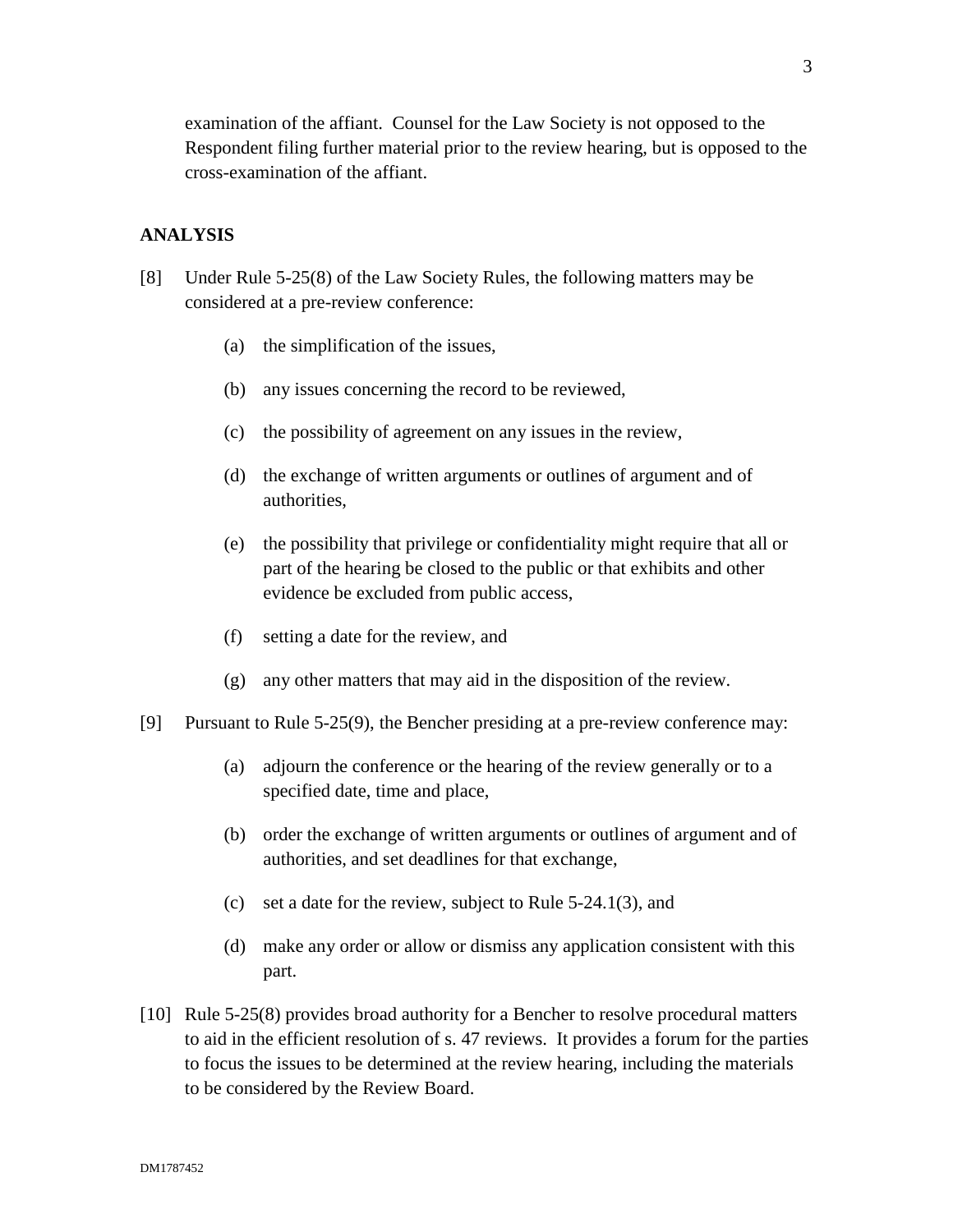[11] The admission of fresh evidence in a s. 47 review is authorized by s. 47(4) of the *Legal Profession Act* and Rule 5-23(2) of the Law Society Rules. Pursuant to these provisions, the admission of fresh evidence is within the jurisdiction of the Review Board. Evidence that is not part of the record may be heard and admitted if the Review Board is of the opinion that "special circumstances" exist. In determining applications for the admission of fresh evidence, Review Boards have generally applied the criteria set out in *Palmer v. The Queen*, [1980] 1 SCR 759.

### **Admissibility of the Law Society affidavit**

- [12] In objecting to the admission of the Law Society's affidavit material, the Respondent submits that there is no authority for the Law Society to submit an affidavit in response to an application to adduce fresh evidence. The Respondent also submits that at the September 19, 2017 pre-review conference, it was ordered that the parties' material be exchanged by certain dates but that the Law Society was not given specific leave to file evidence by affidavit.
- [13] While the filing of affidavit evidence may not have been specifically discussed at the September 19, 2017 pre-review conference, it is common for an application to admit fresh evidence to be supported by affidavit material setting out the fresh evidence that is sought to be admitted. An opposing party may also seek to introduce affidavit evidence relevant to the application.
- [14] In this case, Mr. Vlug has filed an application with written submissions attaching various documents but has not filed an affidavit. The written submissions include allegations against counsel who conducted the discipline hearing. The Law Society has provided an affidavit in response to the issues raised in the Respondent's motion.
- [15] The ultimate admissibility of the evidence at issue in this motion, however, is clearly within the discretion of the Review Board pursuant to s. 47(4) of the *Legal Profession Act* and Rule 5-23(2) of the Law Society Rules. Accordingly, I do not consider that it would be appropriate for a Bencher presiding at a pre-review conference to make a ruling regarding the admissibility of fresh evidence, including the affidavit tendered by the Law Society.

### **Cross-examination of the affiant**

[16] The Respondent has sought leave to cross-examine the affiant of the Law Society's affidavit and has also sought leave to file further material in reply to the Law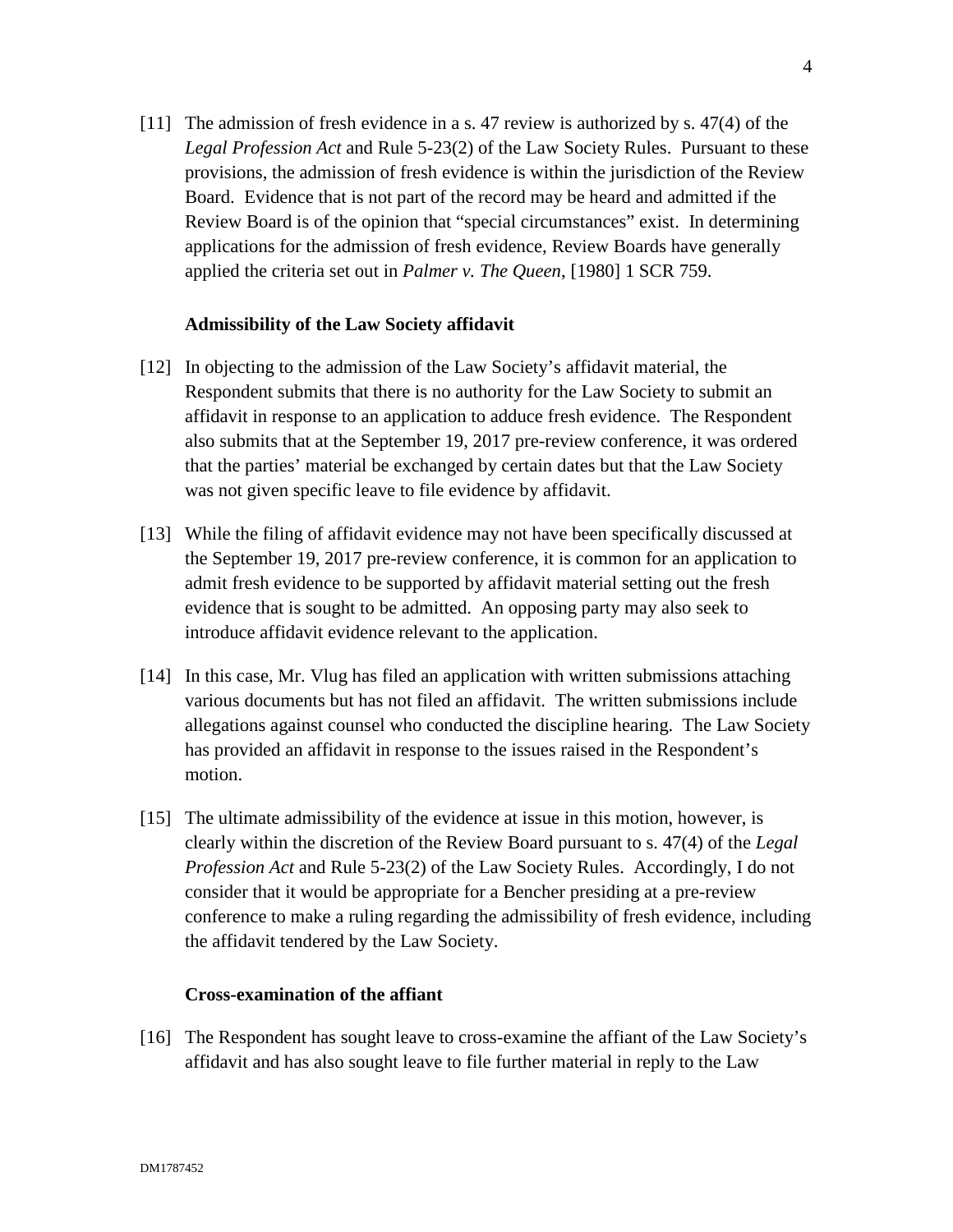Society affidavit. The Respondent submits that any further material would only be produced following cross-examination of the affiant.

- [17] Given the provisions of s. 47(4) of the *Legal Profession Act* and Rule 5-23(2) of the Law Society Rules, it is my view that the question of whether to permit crossexamination should also be determined by the Review Board. Those provisions authorize the Review Board to determine whether evidence that is not part of the record should be heard. The cross-examination sought by the Respondent is not evidence that forms part of the record as defined in s. 47 of the *Legal Profession Act*, and it is accordingly the Review Board that should determine whether crossexamination should be permitted.
- [18] The Respondent has indicated that he wishes to provide further evidence in support of his motion in response to the Law Society affidavit. Counsel for the Law Society is not opposed to the Respondent filing further evidence. The admissibility of the evidence proffered by the parties will ultimately be determined by the Review Board. While the Respondent has suggested that any further material should not be filed until after cross-examination of the affiant, it is my view that any further material should be provided in advance of the s. 47 hearing. The application to adduce fresh evidence is the Respondent's application, and the Respondent's evidence in support of the application should be provided prior to the hearing of the application. Accordingly, if the Respondent wishes to file further material in reply to the Law Society's material, it must be filed by January 26, 2018.

#### **Submissions regarding the affiant**

- [19] At this pre-review conference, the Respondent has also raised an allegation against the affiant, who was counsel for the Law Society at the discipline hearing. As I understand it, he has suggested that it was not appropriate for counsel who conducted the discipline hearing to have taken the position that the transcript is an accurate record of the court proceedings given the proposed fresh evidence that the Respondent seeks to admit. The Respondent submits that this allegation against counsel should be considered at this pre-review conference.
- [20] It is my view that the allegation raised by the Respondent should not be adjudicated at a pre-review conference. It does not fall within the scope of matters that can be resolved at a pre-review conference as set out in Rule 5-25. Further, the Respondent's allegation is directly connected to his application to admit fresh evidence. It would not be appropriate for a Bencher presiding at a pre-review